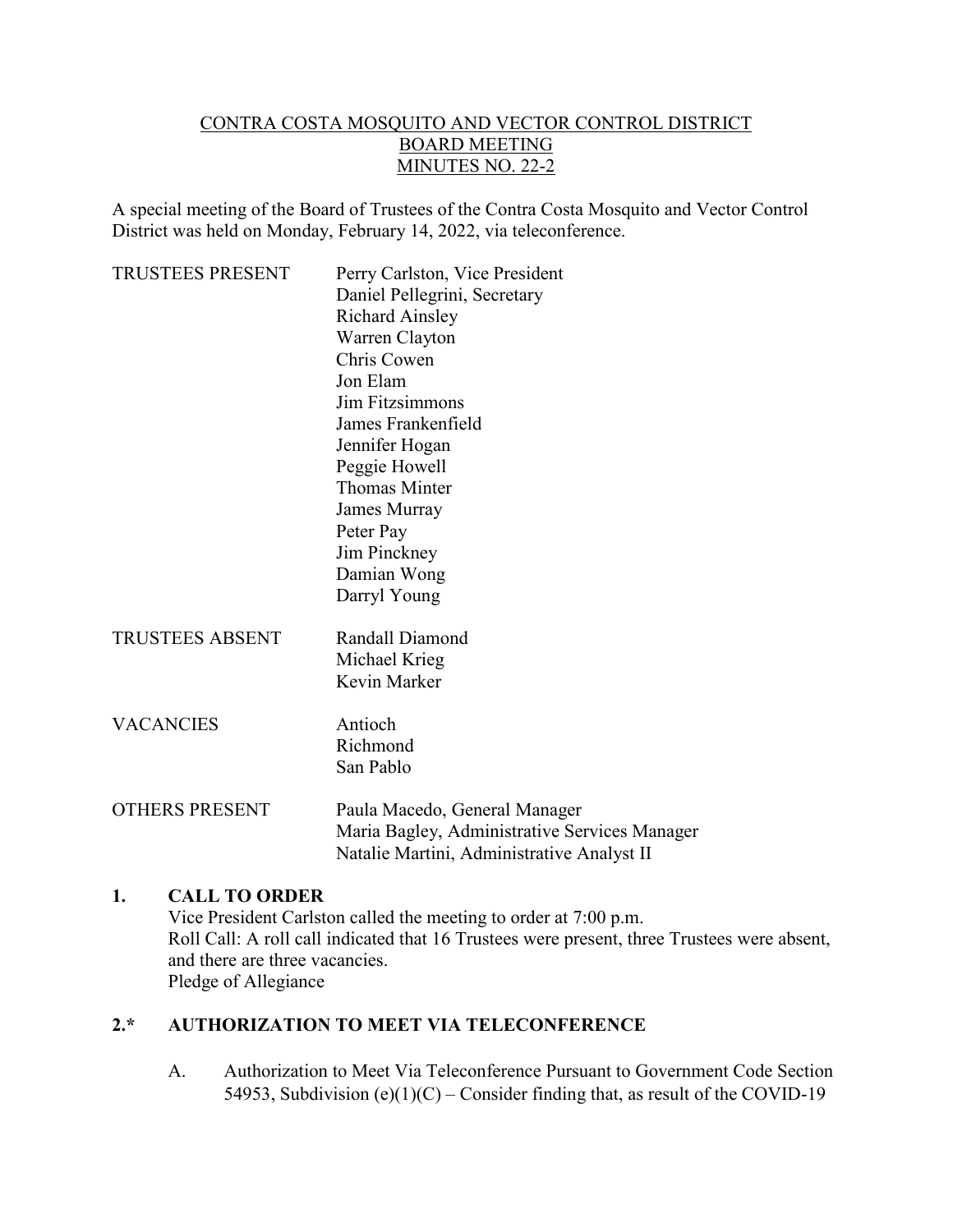emergency, meeting in person would present imminent risks to the health or safety of attendees, and the meeting should be held by teleconference as authorized by and pursuant to Subdivision (e) of Section 54953 of the Government Code.

- \*\* Motion was made by Trustee Ainsley and seconded by Trustee Clayton to approve the authorization to meet via teleconference. *Motion passed unanimously.*
- **3.\* AGENDA MANAGEMENT -** Agenda was adopted by rule.

## **4. PUBLIC INPUT ON NON-AGENDA ITEMS** – None

### **5. PRESENTATION**

Damian Wong, newly appointed Trustee representing the City of Hercules, introduced himself to the Board as a graduate from University of California Davis with a background in environmental policy analysis and planning and currently working on agriculture/horticulture.

## **6. CONSENT CALENDAR**

- A. MINUTES Approval of Minutes of the January 10, 2022 Board of Trustees Meeting
- B. Approval of expenditures of December 1, 2021 through December 31, 2021, including: Payroll December 15<sup>th</sup> check No. 029450 through No. 029451 Accounts Payable December 15th check No. 029452 through No. 029461 Payroll December 30<sup>th</sup> check No. 029462 through No. 029476 Accounts Payable December 30<sup>th</sup> check No. 029477 through No. 029494 Accounts Payable Total: \$83,652.77 Payroll Total: \$509.10
- C. Direct Deposit Expenditures for payroll & accounts payable Approval of payroll expenditures of December 1, 2021 through December 31, 2021, including: Accounts Payable December 10<sup>th</sup> No. E02656 Accounts Payable December 15th No. E02657 through No. E02669 Accounts Payable December  $30<sup>th</sup>$  No. E02670 through No. E02679 Payroll December 15<sup>th</sup> No. D17965 through No. D17995 Payroll December 30<sup>th</sup> No. D17996 through No. D18037 Accounts Payable Total: \$150,396.84 Payroll Total: \$164,844.97
- D. Investment Activity for December 2021
- E. Financial Report
- \*\* Motion was made by Trustee Pellegrini and seconded by Trustee Pinckney to approve the consent calendar. *Motion passed unanimously.*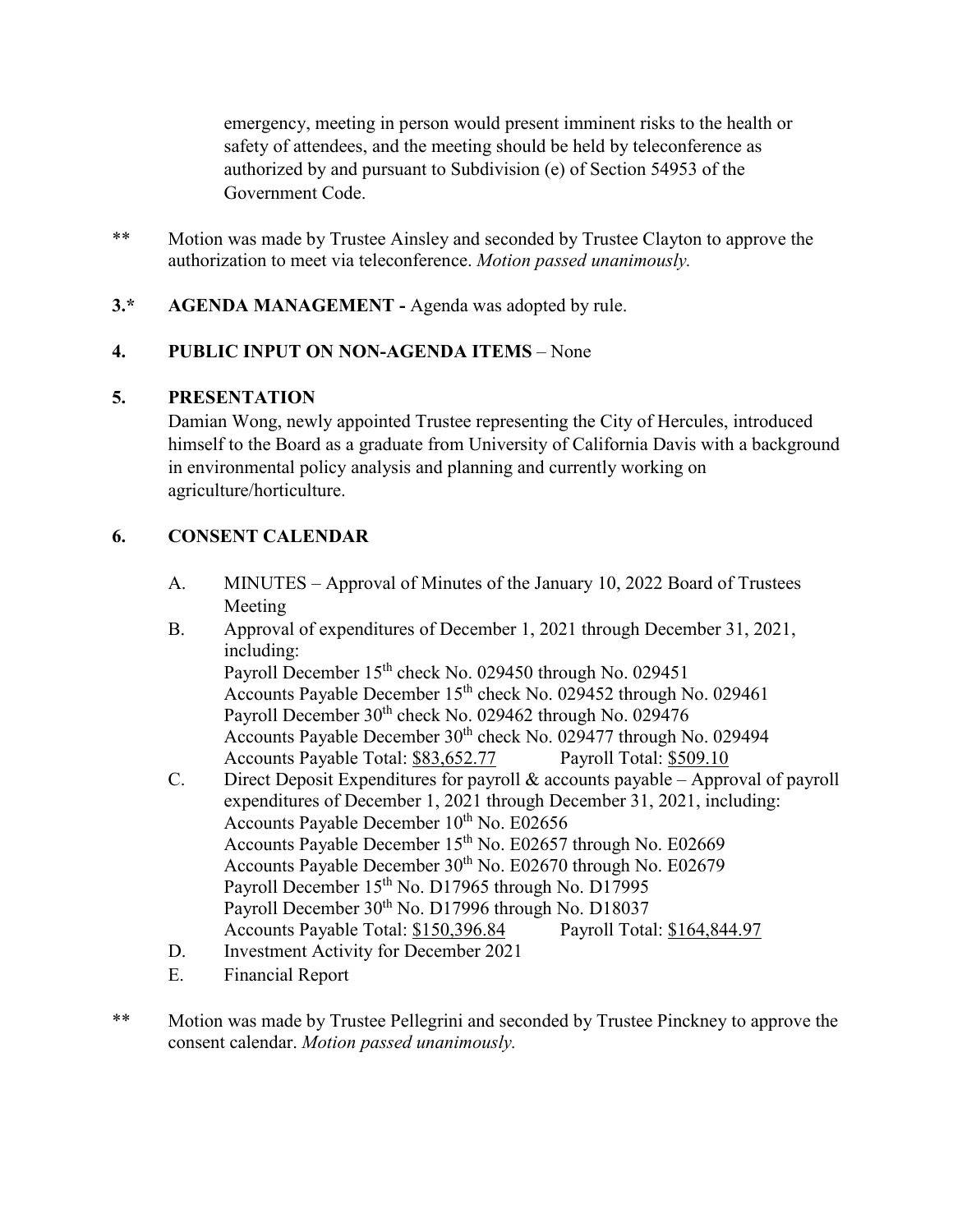### **6. BOARD AND STAFF REPORTS**

- A. BOARD Vice President Carlston updated the Board on his attendance at the MVCAC annual meeting and mentioned that he found the presentations from District staff enjoyable and educational. He appreciated the presentation from the District's Public Affairs Director, Nola Woods, who presented about Trustee Communications. Trustees Ainsley, Cowen and Frankenfield also provided feedback from their attendance at the MVCAC conference and the breakout sessions they attended. All Trustees in attendance found the meeting to be very informative.
- B. GENERAL MANAGER General Manager Macedo noted the two staff members who presented during the MVCAC conference. Heidi Budge presented information on bioswales and Patrick Vicencio did a poster presentation about the potential sources of mosquito production found at refineries. In addition, Public Affairs Director Woods and Public Information and Technology Officer Pierce also presented at the conference. Much of the attention and many presentations focused on new technology currently being used or proposed to combat invasive mosquitoes. General Manager Macedo and Public Affairs Director Woods will be working on a communication plan for Trustees and how to respond to the public with respect to those.
- C. STAFF Administrative Analyst II Martini noted that Trustees may start receiving information sent on behalf of NetFile, regarding the Statement of Economic Interest/Form 700 reports for 2021 annual statements, due April 1, 2022.
- D. LEGAL None.

# **78. BOARD COMMITTEES REPORT**

- A. Advance Planning Committee Report The Advance Planning Committee met on February 7, 2022 to discuss the new 5-year plan. Advance Planning Committee Chair Murray provided a summary of the committee's meeting and spoke about the building remodel project, which is one of the goals in the new 5-year plan, 2022 – 2026 and proposed the formation of an ad-hoc committee to oversee the project.
- **12. CLOSING COMMENTS** Trustee Carlston stated that he would like to include a discussion of in-person meetings at the next Board meeting.
- **13. ADJOURNMENT –** 7:35 p.m.